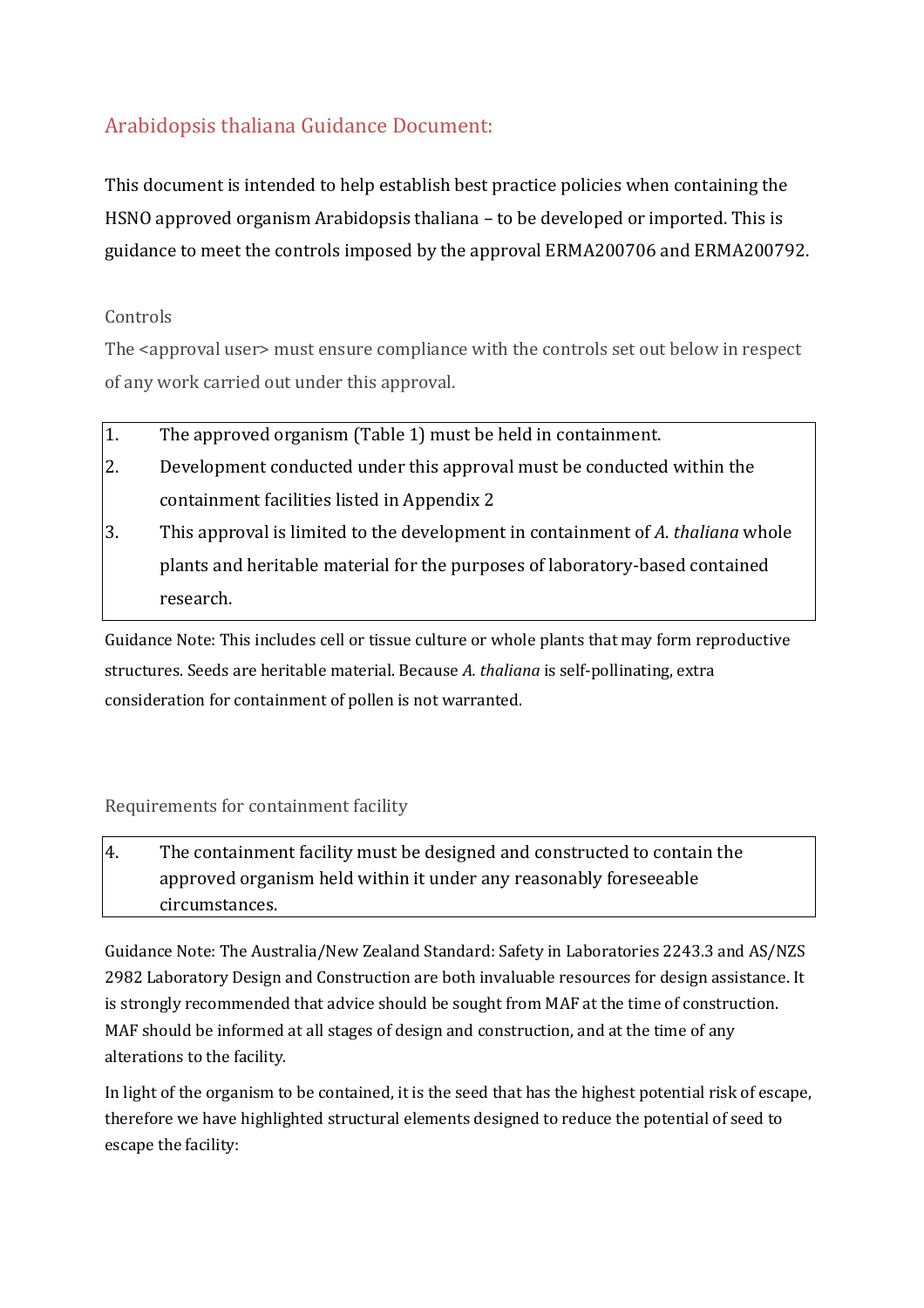- **The junction between floor and wall in containment glass houses/facilities should be sealed.** This might be achieved a number of ways, including by a sealed concrete nib wall which is mortared to floor pad, or in the case of internal plant facilities by covered flooring.
- **There should not be any gaps under doors.** This could be achieved through bunding, or a raised door entrance to prevent seed being blown under the door. Otherwise the door could be fitted with brushes, but attention should be given to the capture of seed in the unlikely event that seed makes its way through the brush barrier.
- **Where drains are present care is needed to prevent seed being washed down the drain. It is also important that drains do not provide a point of entry for rodents and insects**. It is suggested that drains are screened with fine mesh (the size of which should reflect the size of *A. thaliana* seed), or a wad of filtration material (such as F6 air filtration matrix) that can be removed when clogged. This filtration material can be autoclaved, disposed of, and easily replaced. Regular checks of the mesh and/or filtration material should be carried out as part of routine maintenance.
- **All waste water should be managed to ensure it contains no live approved organisms or heritable material.** Water management practices may include the use of disinfectants for small volumes of water (up to 50 litres) to render any seeds non-viable (note: disinfectants will need to be very aggressive to render the seed non-viable), or filtering to prevent the escape of any live plant material, taking in consideration of the size of seeds. The water should then be discharged into municipal sewer systems in sealed pipes with no open access to the external environment, where it will undergo further treatment before release. Filters should routinely be changed and waste material disposed of as per approved waste disposal procedures.
- **A freestanding containment facility should have an anteroom for entry and exit. An anteroom is not necessary if the facility connects directly to a certified containment facility.** Facilities may consider a positive air pressure anteroom, to ensure any seed will be blown back into the containment facility. This will also prevent easy entry of unwanted contaminants and insects.
- **Flooring material should be smooth, seamless, and impervious to allow easy capture of seed.** It is suggested that the use of a vacuum cleaner (fitted with a HEPA filter) can reduce or remove the need to use water on floors.
- **Any structural modifications made to the containment facility must be approved by a MAF inspector prior to being used.**

Note: Notwithstanding the need for proper containment facilities, the primary emphasis on containment of A. thaliana seed must be on seed capture by primary and secondary containers (ie bagging of seed heads and large trays).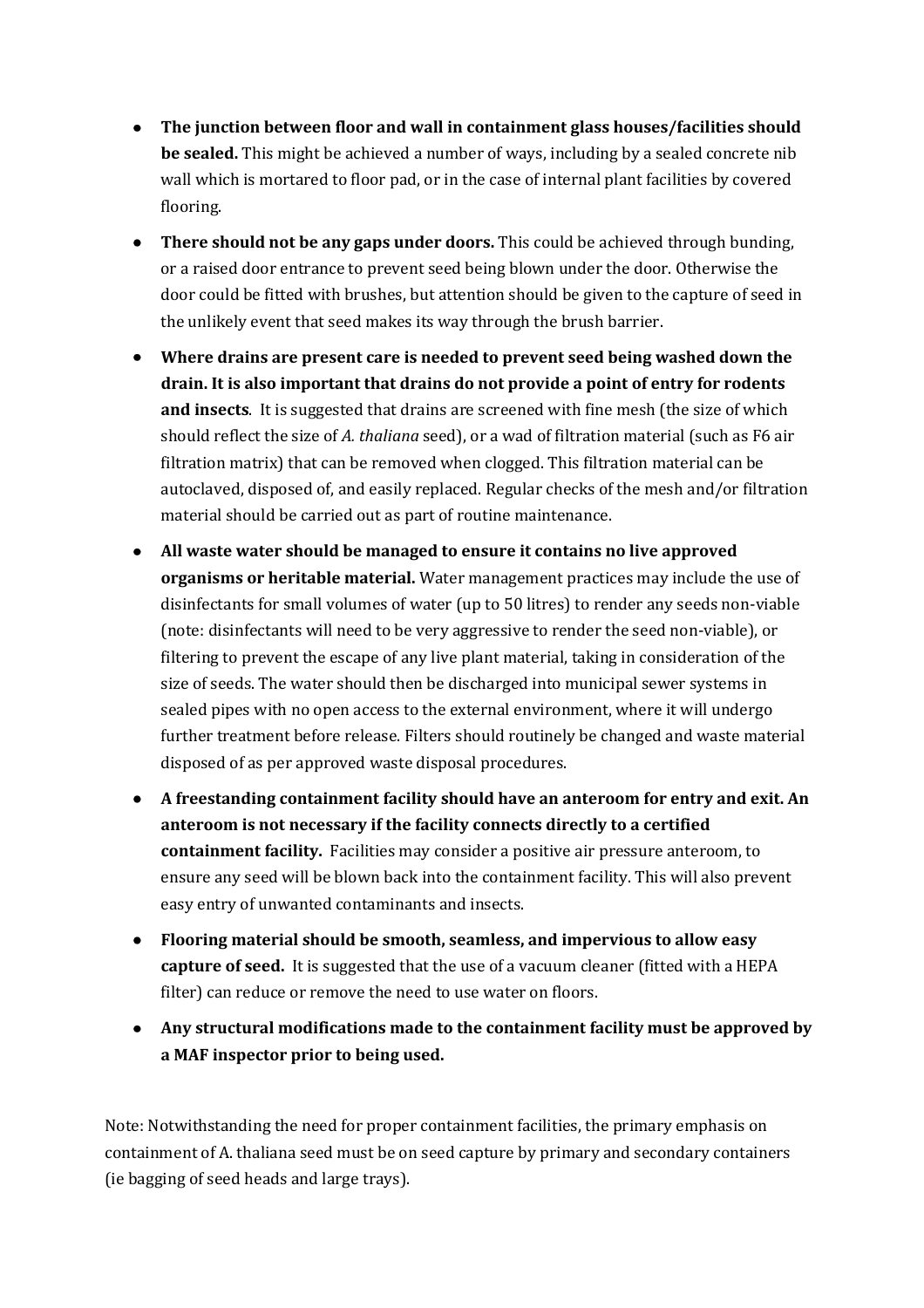5. The containment facility must be maintained in order to contain all approved organisms held within it (i.e., preventing escape) under reasonably foreseeable circumstances.

Guidance Note: This control refers to the physical maintenance of the containment facility. All regular users of the facility should be instructed to recognise and report problems.

- **It is highly recommended that a dedicated person be appointed, and a regular schedule should be in place to monitor the facility, and to check/clean filters, and perform other necessary maintenance.**
- **All users should be trained to recognise and immediately report problems or potential problems that may result in a breach of containment.**
- 6. All reasonably practicable measures must be taken to prevent the accidental or deliberate release of an approved organism from the containment facility.

Guidance Note: This control reflects the procedural policies that must be in place to contain Arabidopsis in the facility.

- **It is recommended that all plants housed in the plant house should be considered and treated as new organisms; therefore, containment policies and should be implemented for all plants in the facility.**
- **A central register is highly recommended. This should demonstrate that an organism is part of the HSNO approval, and will allow tracking of organism (plant/seed) provenance.**
- $\bullet$ **The use of easily cleaned large trays under plants (including at sowing stage) is crucial. The trays should be large enough to extend well beyond the spread of the plant to ensure that any seed falling from bent stems will be captured.**
- **Bagging of seed heads (or growing in high sided containers) is an a important primary containment measure, but plants should also be on larger trays which act as secondary containment and prevent seed falling to the floor where is it less likely to be contained. Note: Containment of seed is the most important primary containment measure. However, if bagging of seed heads is premature, there is a risk of fungal infection resulting in loss of important research material and promoting over-planting. It is recommended that bagging (or a similar measure) is undertaken when the siliques turn yellow. Plant house staff should be instructed to**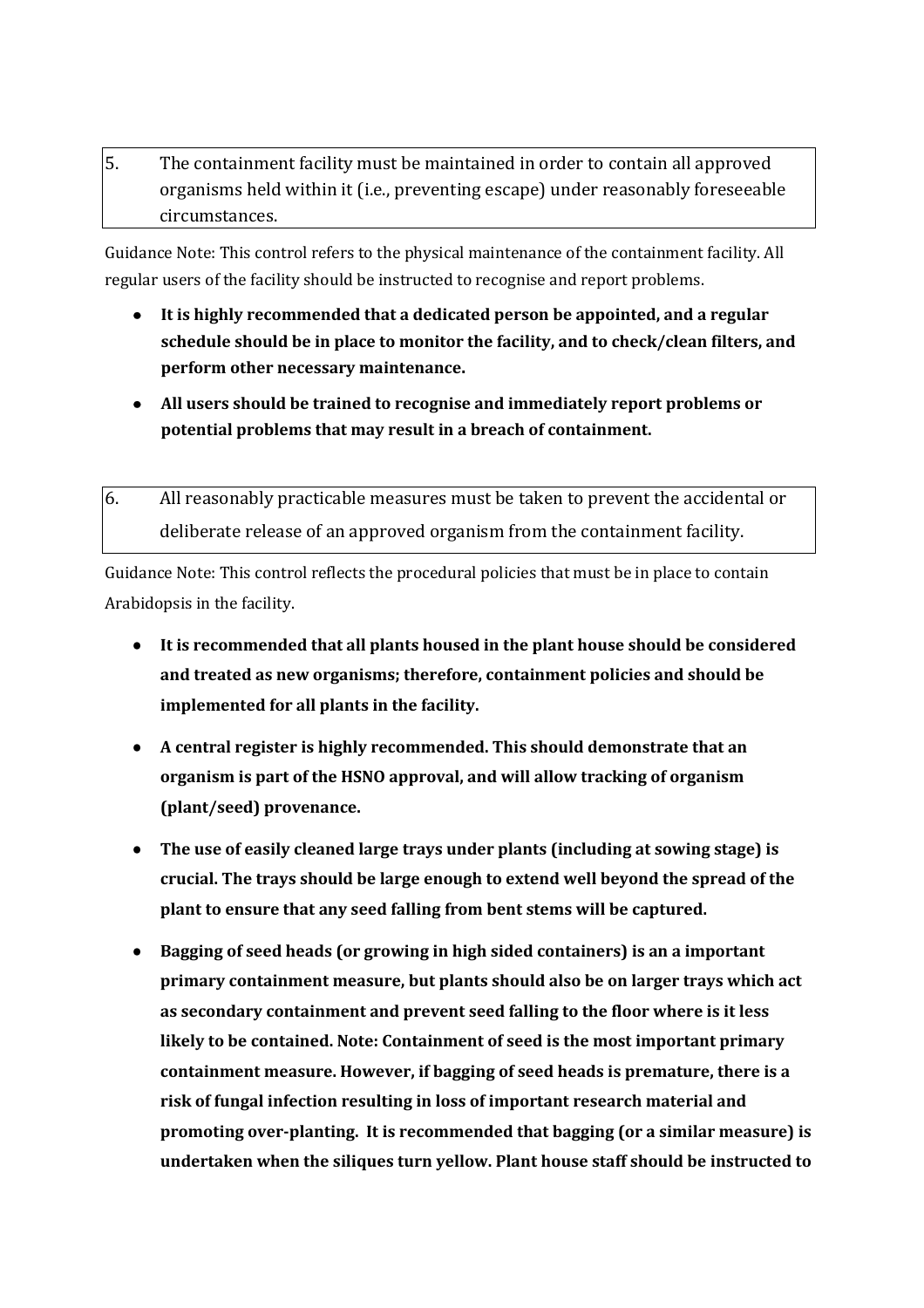**bag plants where necessary to ensure the seed head will always be bagged. Alternatively, the plants can be grown in high sided containers to prevent seed falling onto the floor from seed heads.**

- **Dedicated laboratory coats for use only in the plant house are required. It is preferable that these lab coats should be pocketless. It is also recommended that disposable shoe covers or dedicated shoes should be worn in the plant house (option) to prevent the escape of seed.**
- **Sticky floor mats supplied for clean rooms are helpful, especially for indoor facilities.**
- **Dedicated wet and dry vacuum cleaners are also helpful. These should be fitted with a HEPA filter, and the waste contents from the vacuum cleaner must be autoclaved before disposal.**
- **It is suggested that containment protocols are reviewed annually, and that all technical and research staff are involved in the review. This ensures all containment protocols are current, workable and take into account any incidents that indicate potential failure of containment measures.**
- **Users should consider the use of artificial growth media. Artificial media is lighter, does not harbour mites, is more easily transported, and more easily autoclaved and disposed of than soil.**

Requirement for entering/exiting containment facility

7. All reasonably practical measures must be taken to ensure that persons entering and exiting the containment facility do so in a way that does not compromise the containment of the approved organism.

Guidance note:

Procedures should be in place to ensure all users of the facility (including any new or short-term users) are aware of the controls requires by this approval.

**All users must be trained in the procedures required by this approval.** It is recommended that the facility manager should ensure that only those persons who have bona fide scientific research requirements and who have been properly instructed are permitted access to the facility. Management staff should not be given default access unless they are properly instructed and are aware of containment measures.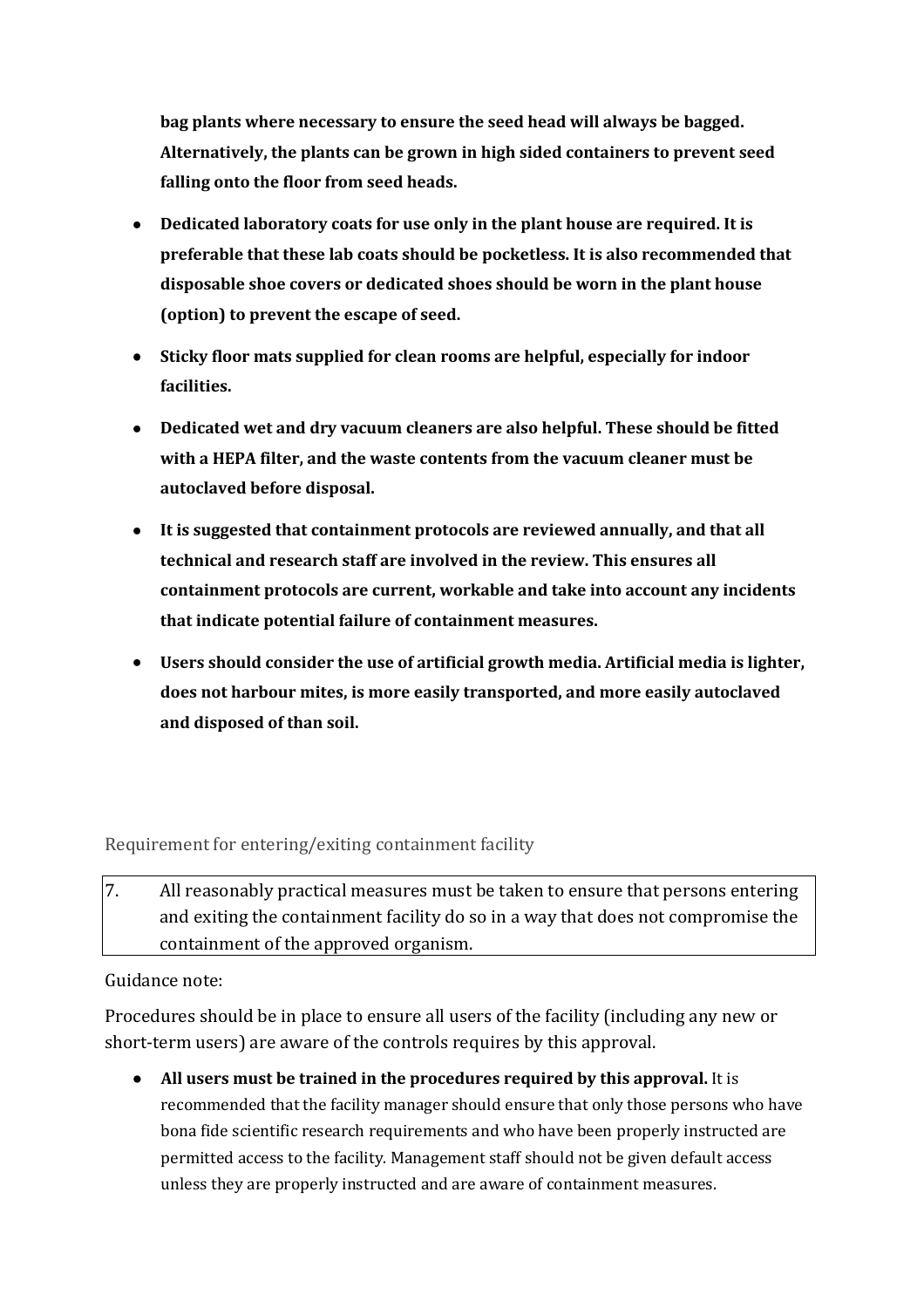- **Contractors, trades people, and visitors may only be given access to the facility after adequate instruction.** It is suggested that visiting trades people should be required to sign a simple sheet indicating they are aware that the plant facility is for the containment of plants and seeds, and they will observe all entry/exit procedures, will not come in contact with plants, and will ask trained personnel to move plants if required. Trades people should also be instructed to inform the plant house technician when work has been completed and their exit should be documented.
- **Maintenance staff should be instructed in case of emergency.** The tradesperson induction should include a requirement to contact the plant house technician in the event of an emergency.

Requirements for moving new organisms

8. All reasonably practicable measures must be taken to prevent the escape of an approved organism during any transfers within the containment facility or outside the containment facility.

Guidance Note:

- **Double containment is required for transport between the plant facility and laboratories**. Any approved organism must be contained in at least two containers for transportation. It is suggested that these could include plastic microcentrifuge tubes, plastic screw-top centrifuge tubes, or air tight plastic boxes.
- **Three layers of containment are recommended for transport outside of the containment facility.**
- 9. An approved organism may only be removed from a containment facility for a reasonably necessary purpose (e.g. transfer to another containment facility).

Guidance Note:

- **In the specific case of moving saved seeds to another containment facility for storage.** Where saved seeds are moved for storage purposes, they must be stored in another containment facility and transported inside double containers (see above). When stored, seeds should be maintained in a spill-proof, labeled container. Seed containers must clearly identify the provenance of the seed and its genetic background.
- 10. Containment measures for approved organisms being transferred must clearly identify the contents, containment requirements, and the details of the sender and receiver.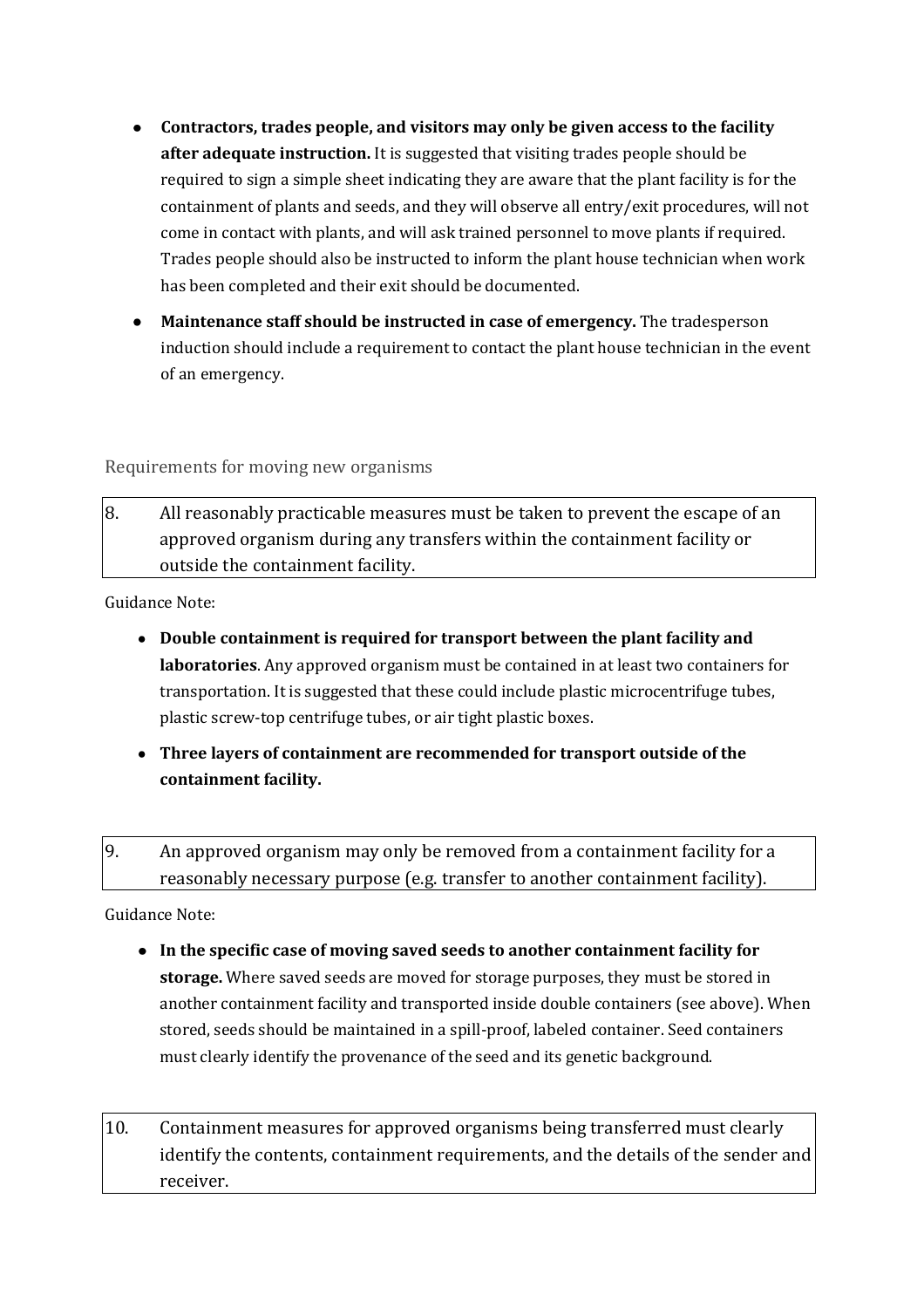Guidance Note: Stored seed containers must clearly identify the provenance of the seed and its genetic background.

**A log of all new organisms imported into, transferred out of, or produced within the facility must be kept**. This log must describe the new organism, and provide the HSNO Act import or development approval number, its location within the facility, or if it has been disposed of or transferred to another containment facility. It is sufficient to describe the organism at the experiment level.

#### Requirements to limit access to the containment facility

11. All entrances must clearly identify the facility as being a containment facility.

Guidance Note: Signs should be put up at all laboratory entrances indicating the area is a containment facility and access is limited to authorised personnel.

**It is suggested that in addition to standard containment facility signage the additional requirements of a restricted plant house should be displayed.** These should include contact mobile telephone numbers for responsible persons, and requirements for trades people and facilities management staff to contact the plant house technician (see Guidance note for control 7).

#### 12. All entrances into the containment facilities must be specified.

Guidance Note:

- **Floor plans are the clearest method to show where all the entrances are into the containment facility. Floor plans must be kept up to date.**
- 13. All reasonably practicable measures must be taken to prevent unauthorised persons gaining access to the containment facility.

Guidance Note:

- **All doors should be lockable and locked when not in active use.**
- **Contractors and trades people should only be given access after receiving adequate instruction. See guidance note for control 7.**
- **Management staff should not be given default access to the facility unless**   $\bullet$ **they are properly instructed and aware of containment measures.**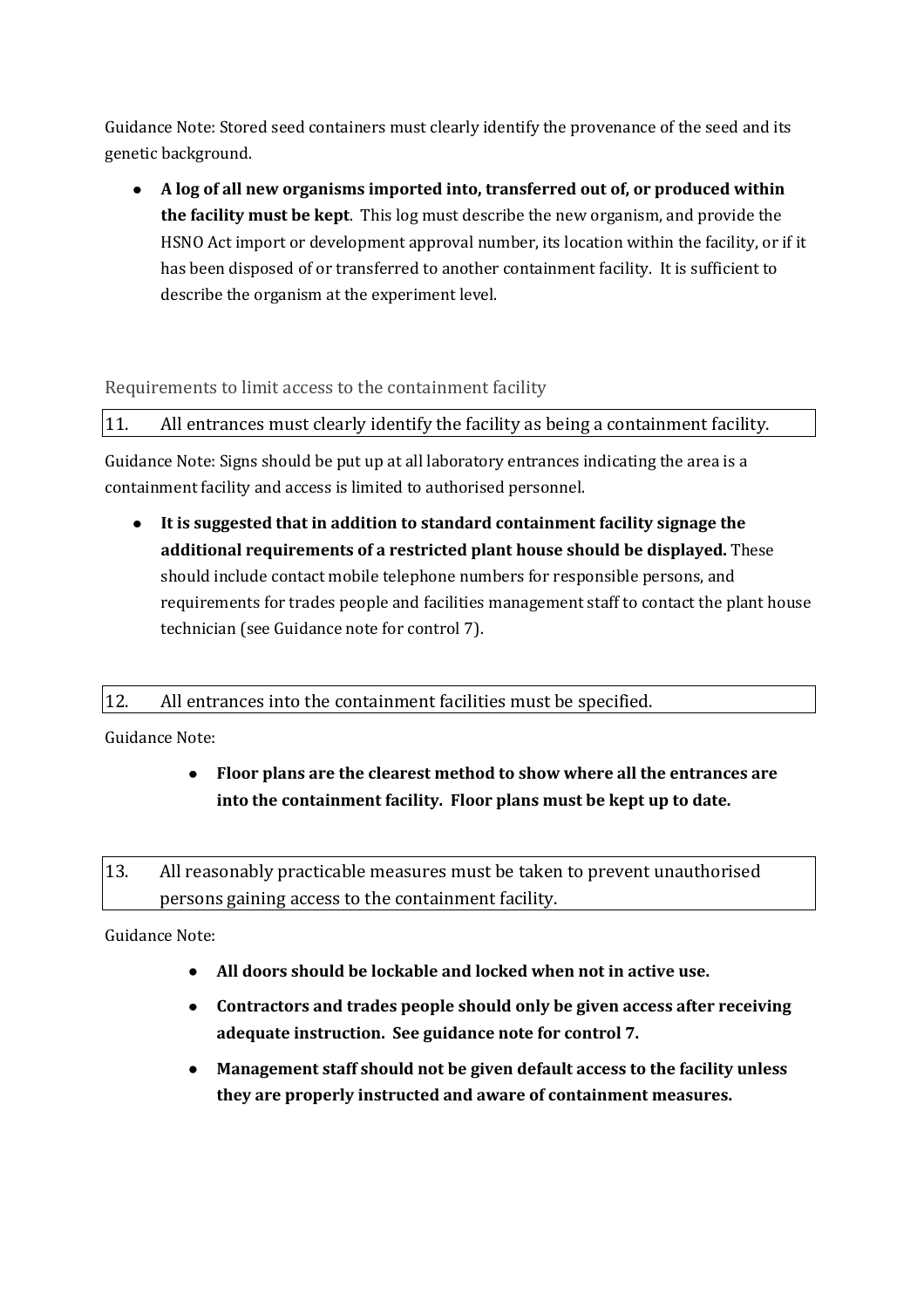Requirements for removing equipment and waste from the containment facility

14. Any waste (including biological material) that may contain an approved organism, or heritable material from an approved organism, must be treated to ensure that the approved organisms and any heritable material is killed prior to its removal from containment.

Guidance Note:

- **Autoclaving is the preferred method of treatment to kill or neutralize waste or heritable material from an approved organism.** Other treatment methods may include the use of chemicals or incineration. Researchers should consider using artificial growth medium instead of soil when growing A. thaliana plants. Medium is much lighter and more easily contained than soil, making transport to and from the autoclave less problematic.
- 15. Any equipment that may harbour the approved organism, or heritable material from the approved organism must be treated to ensure that the approved organism and any heritable material is killed prior to being used for another purpose or removed from the containment facility.

Guidance Note: Treatment of equipment to remove any approved organisms or heritable material can include treatment of any parts of the equipment that come in contact with the approved organism or heritable material, and can effectively be treated.

#### Training

16. All persons entering the containment facility (including contractors, staff, students, visitors and volunteers) must have received instruction on the containment practices of the containment facility relevant to the responsibility of the individual.

Guidance Note:

**All training should be documented.** All staff, students, and researchers working within the facility must be instructed on the operational procedures for containment. All tradesmen, contractors, visitors and volunteers entering the facility must be instructed on containment procedures, relative to their responsibility. See guidance note on contractors above.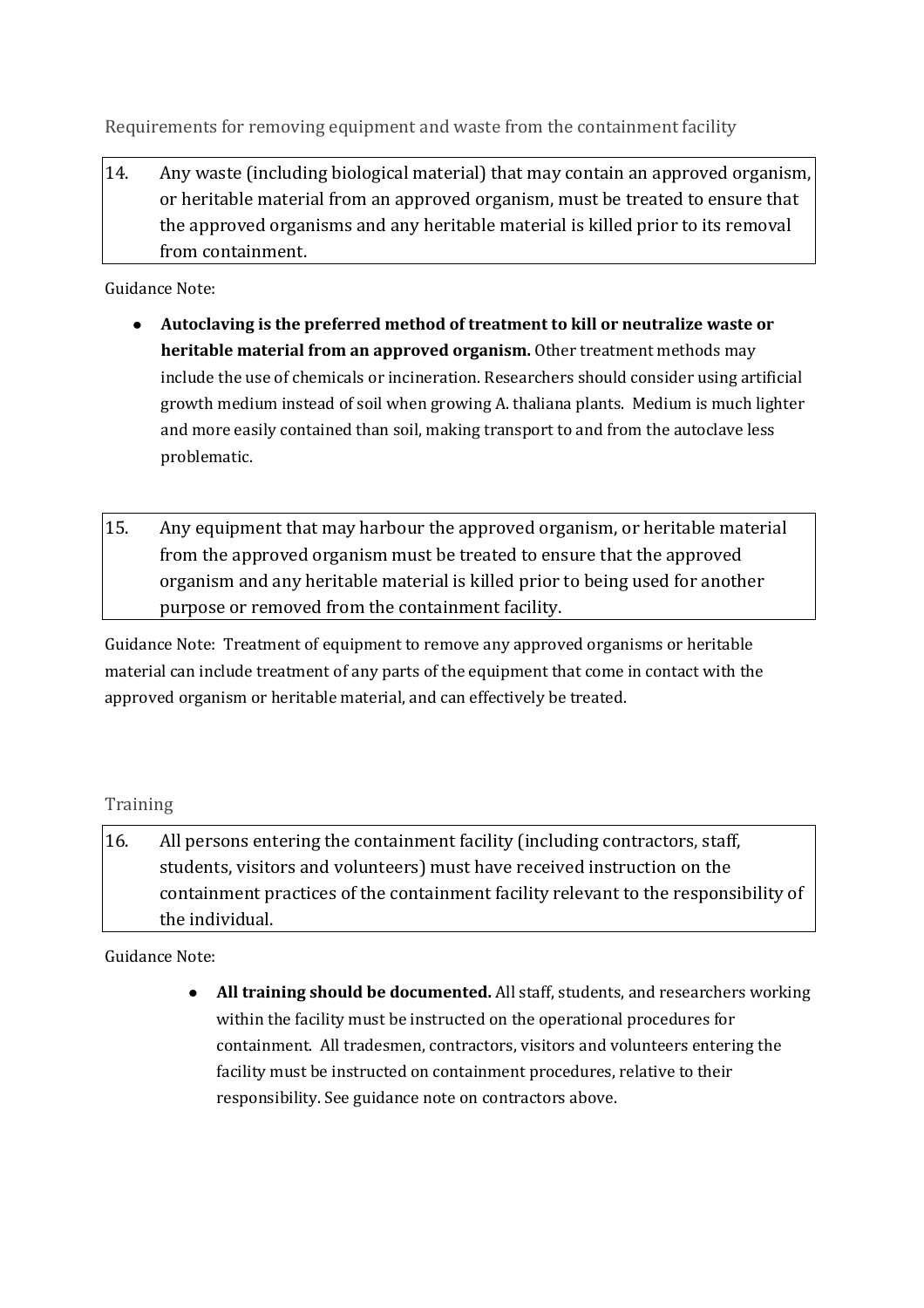- **Ongoing refresher training is critical**. Regular users of the facility should be involved in regular periodic reviews of containment procedures and required to report any potential breach of containment.
- **Training should include (but is not limited to):**
	- HSNO controls on the approved organism
	- Possible pathways of escape of the approved organism, and the procedures in place to maintain containment.
	- Organisational risk management associated with maintaining containment
	- Contingency plans.

## Requirements for contingency plans

17. The containment facility must have a documented contingency plan detailing processes on the event of a breach of containment, including recapture or eradication protocols, for each approved organism held within the containment facility under this approval. The contingency plan must cover any reasonably foreseeable event that could compromise containment of any approved organism within the containment facility, and the plan must be capable of implementation.

Guidance Note:

- **Contingency plans should be a part of any training that occurs to educate staff on policies**. Contingency plans may include a regular herbicide spraying regimen around exterior plant houses, regardless of any breaches.
- **Discussion with your MAF inspector on follow up procedures is important.**
- **Plans should also reflect when a decision should be made to destroy the plants to guarantee it will not escape.**
- **It is recommended that your contingency plans take into consideration that many emergencies will affect communications and electricity supply.** This may not happen right away but some time after the emergency (eg. Cell phone towers have a short battery life). Provided the structural integrity of the facility is intact, a contingency plan may include closure of the plant house to prevent entry until essential services are returned to normal.

18. The contingency plan must be implemented if there is reason to believe that a new organism has escaped or been released from the containment facility.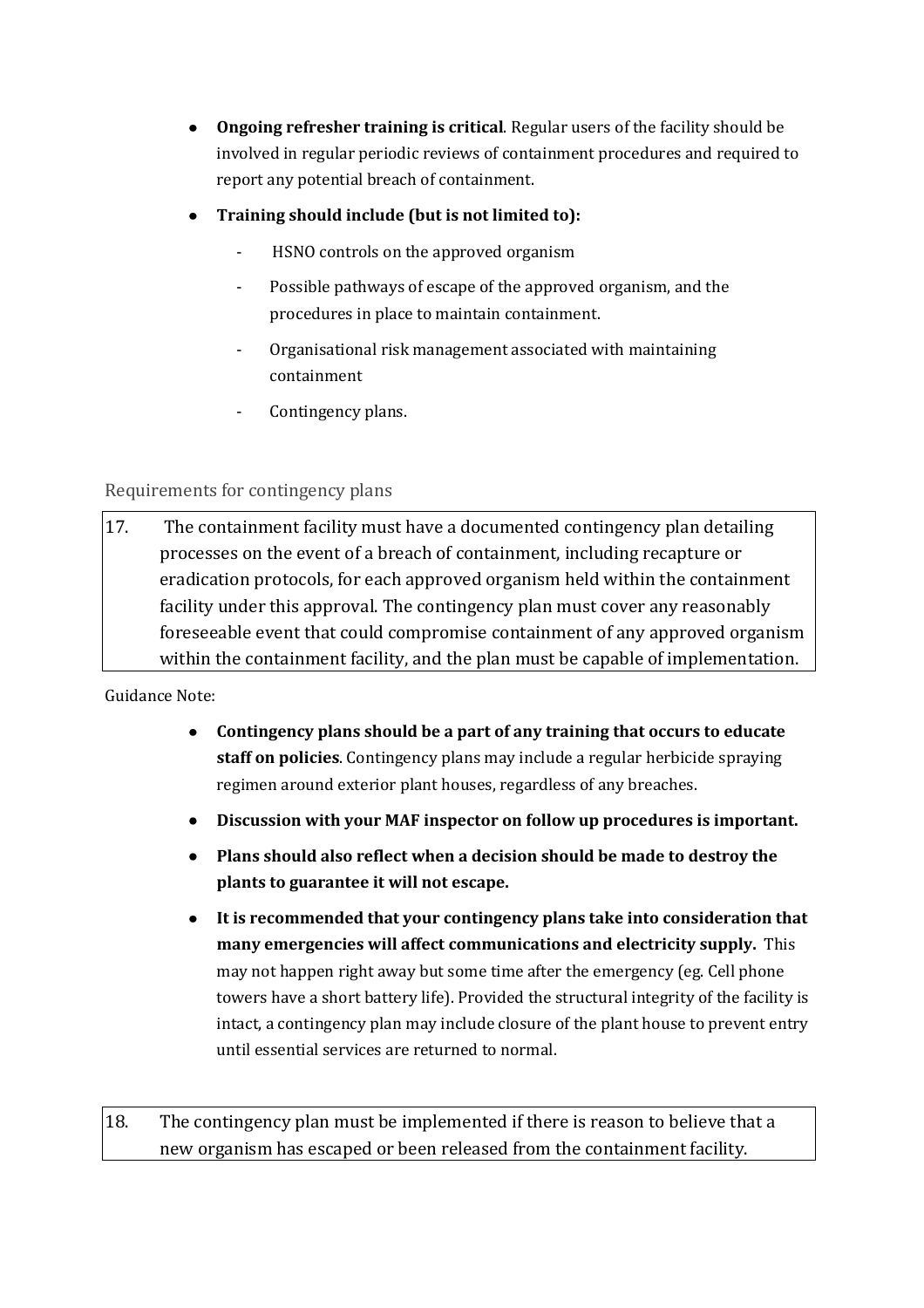#### Guidance Note:

**The facility must have documented contingency plans that are to be implemented should there be a suspected release or escape from containment.** The facility must hold the means to implement the contingency plan, including but not limited to an effective herbicide.

Requirements for inspections and monitoring

19. To ensure containment is being achieved and to identify any remedial maintenance requirements each containment facility must be inspected at reasonable intervals given the nature of the approved organism(s) being contained.

Guidance Note:

- **Regular maintenance programs should be developed, including internal audits, and routine maintenance checks, etc.** The responsibility is on the organisation to ensure internal audits are conducted regularly so that any faults in containment are remedied as soon as possible. All users of the plant house should be involved in surveillance through the reporting of faults or potential problems.
- 20. MAF must be allowed access to the containment facility and relevant documentation for the purpose of auditing.
- 21. Each containment facility must be inspected as soon as possible after any event that could compromise the containment regime such as an Act of God (such as flood, earthquake), or any unauthorised attempt to enter the containment facility.

Guidance Note:

 $\bullet$ **Keep in regular contact with your MAF inspector as soon as possible to update them on conditions and status.**

22. Faults in containment must be remedied as soon as possible, including taking such interim measures as are necessary to mitigate the risk of breach of containment.

Guidance Note: This might mean approved organisms may need to be moved to a separate area within the containment facility, or to another containment facility.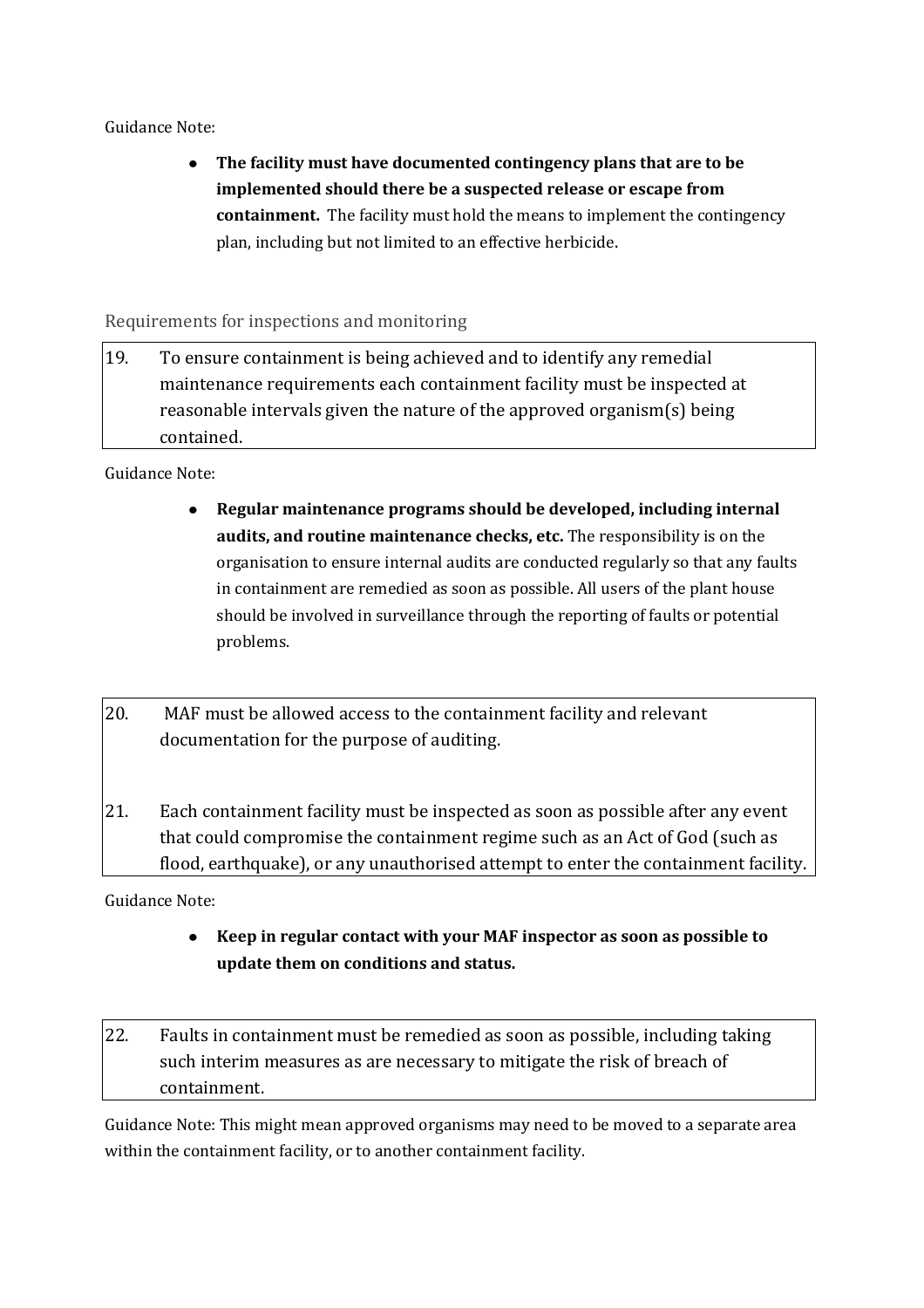- **Saved seeds may be moved to another containment area on the same institutional site for storage.** Seeds should be maintained in a spill-proof, labeled container.
- **This might mean increased inspection rates, or spraying of herbicide, as outlined in the contingency plan.**

23. Any structural modifications to a containment facility must be approved by a MAF Inspector prior to being used to contain the approved organisms.

Restrictions on Genetic Modification

The applications for Arabidopsis thaliana import and development state that modifications to A. thaliana will not involve:

- the production of infectious particles
- genetic material derived from Māori
- genetic material derived from native flora and fauna
- genes encoding known or predicted vertebrate toxins
- uncharacterized sequences from pathogenic microorganisms
- genetic modifications that increase the pathogenicity, virulence, or infectivity of the host organism
- genetic modifications that result in the modified organism having a greater ability to escape from containment than the unmodified host.

Guidance Note: These restrictions are imposed to ensure the modifications to A. thaliana under these import and development approvals are consistent with the HSNO Low-Risk Genetic Modification Regulations 2003. If you plan to develop or import A. thaliana with modifications that fall outside these exclusions, or which are ambiguous, you may require a separate HSNO application. For further clarification you should consult with the EPA in the first instance (email: noinfo@epa.govt.nz).

The term 'unmodified host' refers specifically to the original wild-type strain of A. thaliana; any genetic modifications must not result in the modified strain having a great ability to escape containment than wild-type *A. thaliana*. For example, gene complementation experiments are permitted.